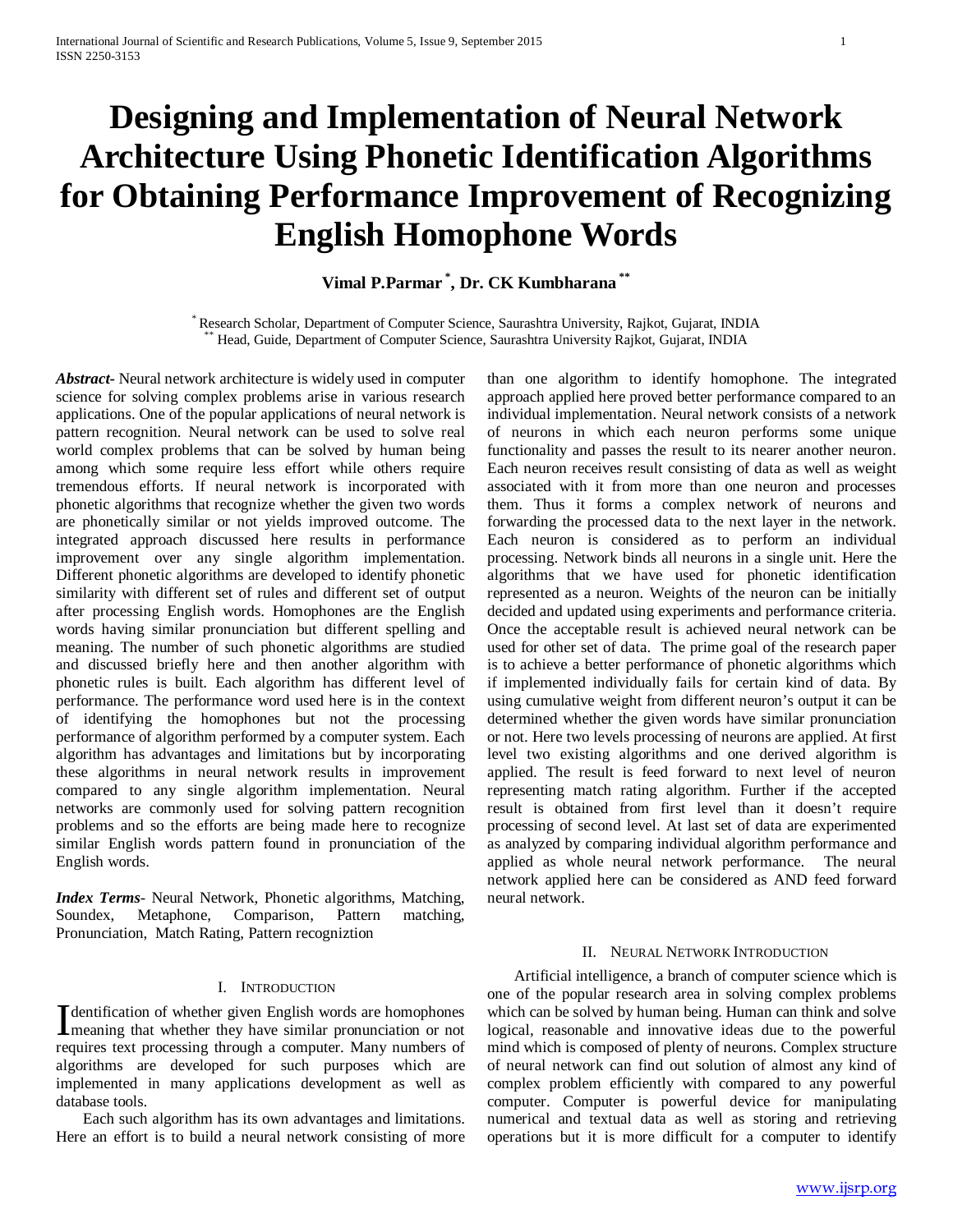pattern from thousands of other patterns. But human mind can recognize the face seen many years ago within a fraction of a time. To solve such a problem using a computer requires massive data processing. The power of human brain lies in complex natural neural network which is a parallel processor and can solve such complex problems very quickly.

 Following figure[7][9] describes the natural neural network of human brain. Each neuron has a nucleus with a cell body or soma and connected with other neurons through axon. Dendrite is the fiber which is an input to the neuron. Biochemical signal moves through axon from one neuron to another with weighted sum of all the input and must have value greater than or equal to some value called threshold value. Threshold value is determined by synapse. Here is decided whether the signal is to be exhibited or inhibited to the next neuron.



**Figure 1 : Biological neural network**

Key components of neural network are listed below[7]. *Soma / Cell Body* 

 Soma is the cell body of nucleus of an individual neuron. *Dendrite*

 Dendrite is connected with a neuron and is treated as the input to the neuron. A neuron may have multiple input dendrites. *Axon*

 Axon is treated as output from neuron as an electrical impulse. This axon is connected with synapses via boutons. *Synapse*

 Synapses are connected with axons and responsible for processing of activation of the signal to the next neuron. Synapses connect all the neurons as network and responsible for passing signal for the next level of processing.

 The processing power of neural network is due to the powerful interconnections among the thousands of neurons. If signal passing from one neuron to another is delayed than it slows down the processing of neural network.

# III. ARTIFICIAL NEURAL NETWORK

 Artificial neural network idea is directly derived from the human brain nervous system. Artificial neural network consisting of a layered architecture where input layer neurons receives input, perform processing at its own and then forwarding the result to its next layer which is a hidden layer[9]. Neural network may have more than one hidden layers which are responsible for core processing of neural network. The output of the hidden layer is forwarded to the next level which is represented by output neuron. Output layer results the possible outcome. Input data including weight given to neuron is processed by the neuron using weight sum of all inputs and output the result to next neuron. The simplest form of neural network is feed forward neural network which controls the processing in one direction[9]. The neural network represented here in figure 2 is a feed forward neural network.



 Each layer has input and output connections. A cumulative effect of all the input signals will direct the network neuron. In human brain neural network signals are of biochemical electrical signal pulses whereas in our artificial neural network signals are described as weight sum of real value. Each connecting arc is given a specific weight value along with the actual data. If this sum qualifies the expected threshold value then the neuron is activated. Threshold value and weights of the arc may be changed during the processing. At some level of time the threshold value is set to certain value once the training period of neural network has been over.

 Following figure 3 represents [12] the working mechanism of a single neuron.



**Figure 3 : Single neuron functionality**

 A neuron takes the input from other neurons with different weights and summation function is performed to calculate cumulative effect of its input neurons using  $x_i = \sum w_{ii} y_i$ . A nonlinear function  $f(x_i)$  for example logarithmic or trigonometric is calculated and the result is forwarded to the next layer of neural network. The threshold value determines the activation of a neuron for acceptation or rejection. During neural network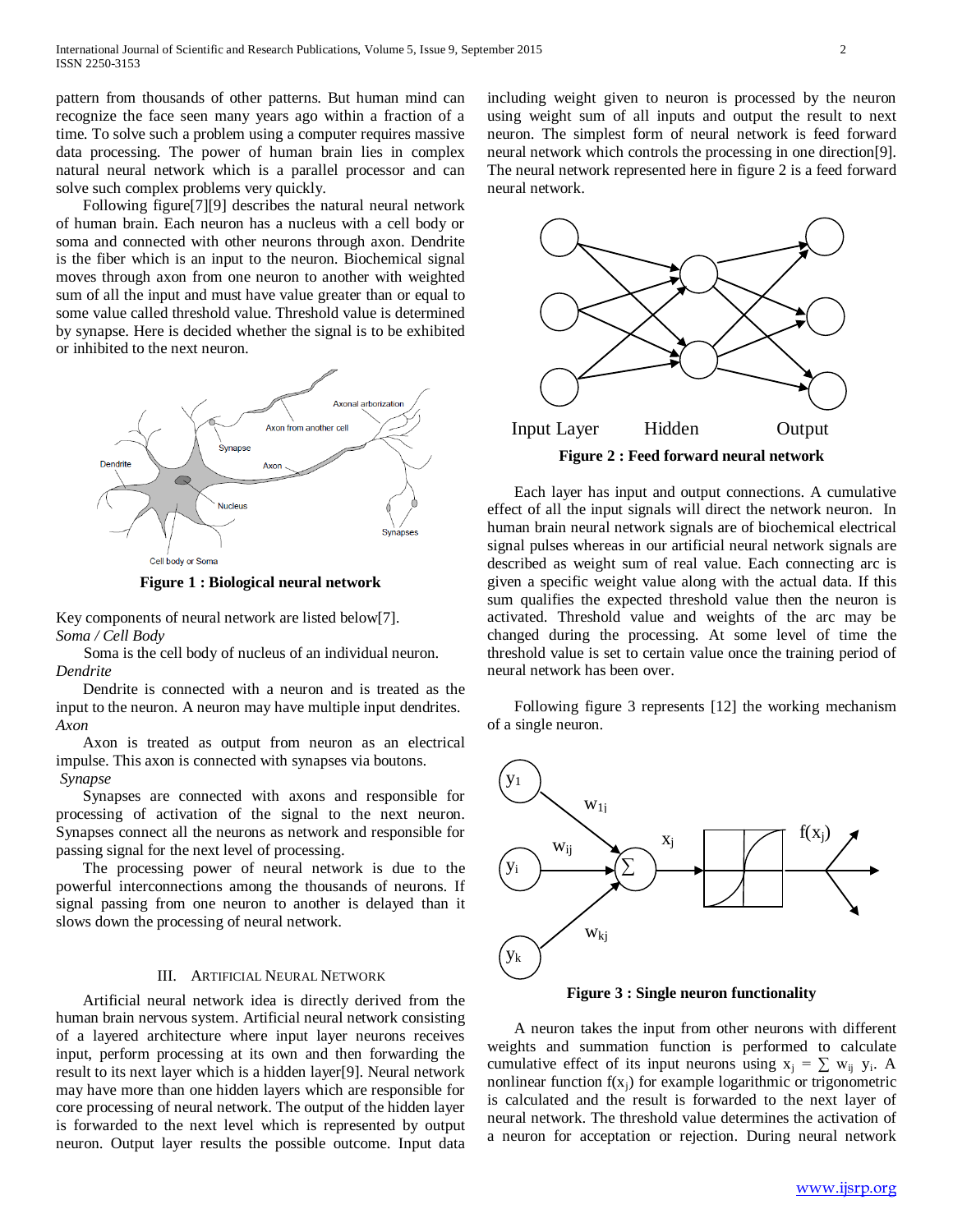processing the threshold value is subject to changes until network becomes saturated.

# IV. EXISTING PHONETIC ALGORITHMS

 There exist many phonetic identification algorithms to determine similar pronunciation of different words. Following are the brief introduction of popular algorithms. *Soundex* 

 The soundex algorithm is one of the oldest algorithms which was originally developed by Robert C. Russell and Margaret K. Odell in 1918[2][9]. The soundex algorithm returns an encoded string for the given word. The first character in return string is the starting alphabet of the given input word and remaining three characters are digits as per the defined rules.

*Daitch-mokotoff soundex*

 By taking base of original soundex algorithm, Gary mokotoff developed D-M soundex in 1985 and its improved variation was designed by Randy Daitch to match surnames of Slavic and German languages. The D-M soundex algorithm returns the six digit numeric code for the given word[1,5].

#### *Kolner phonetic*

This algorithm was designed for German words [1].

*Metaphone, Double metaphone and Metaphone 3*

 Lawrence Phillips Initially developed metaphone algorithm in 1990. Metaphone algorithm returns three characters encoded string for English word. Again he developed improved variation called double metaphone for other languages. He then released the third version of metaphone in 2009 with accuracy up to 99% of English words. This metaphone algorithms family formed the basis for many English spell checkers and dictionaries. *NYSIIS*

 New York state Identification and Intelligence System also known as NYSIIS phonetic algorithms developed in 1970 and achieved better accuracy over soundex algorithm.

# *Match Rating Approach*

 The match rating Approach MRA is a phonetic algorithm based on the distance among words developed by Western Airlines in 1977 for indexing and comparing homophonous names[1].

#### *Caverphone*

 David Hood at the University of Otago in New Zealand developed the Caverphone phonetic algorithm in 2002 and revised in 2004. Primary aim of algorithm was data matching between late  $19<sup>th</sup>$  century and early  $20<sup>th</sup>$  century electoral rolls to commonly recognize the names[1].

 By studying such algorithms researcher has developed a new algorithm[3]. The algorithm takes an English word as input text and produces the output text based on the pronunciation of the word. The output pattern is followed similar to which of metaphone algorithm. The process is simplified by applying phonetic identification rules to determine the outcome.

 All these variety of algorithms can be used for spell correction and spell generators that can identify the words phonetically nearer to the given misspelled English words. Also these algorithms are the basis for determining the homophones means similar pronunciation with different spelling and different meaning. But each algorithm has specific advantages and limitations resulting in to unexpected outcome. For some set of words one algorithm is better while for other set another algorithm proves better. So, an effort of incorporating more than one algorithm has been made by constructing a neural network which require more processing of the given word but proves better performance for identifying homophones.

 Three algorithms soundex, metaphone and user developed algorithms are used to form a neural network at one level and match rating at second level are implemented in Java to test the performance.

#### V. PHONETIC ALGORITHMS INCORPORATED WITH ARTIFICIAL NEURAL NETWORK

 A neural network of phonetic algorithms can be formed to realize better performance. More than one algorithm in form of neural network is used to determine phonetic similarity. The resultant outcome is more accurate than any single such algorithm.. Neural network can be constructed in which input layer receives two English words. These input words are handed over to different neurons with some initial weight. Each neuron represents the separate processing of individual algorithm. We have used three different algorithms as three neurons. Each algorithm will try to determine whether the given words are homophone or not. If either of the algorithms identifies homophones then result is sent to the output neuron which will display the message. Weight can be calculated based on the recognition performance of each algorithm. If algorithms responses success then based on probability, weight can be increased otherwise decreased by calculating total experiments data and success cases. If all the algorithms are failed then only encoded strings from two algorithms are passed over to second level processing which identifies homophones liberally. So imposing constrains of both the outcome one from first encoded string to second level and second from second encoded string to second level identifies homophones then only the word are said as homophone.

 The above described processing looks tricky and somehow complex but improves result far better. For calculating threshold value for individual neuron sine or other functions can be useful. Probability calculation is useful for determining the weight.

# VI. NEURAL NETWORK ARCHITECTURE FOR DETERMINING **HOMOPHONES**

 Neural network approach and phonetic algorithms can be integrated to determine homophones. Following diagram figure 4 depicts the neural network approach for homophone identification consisting of four layers. Here for simplify the calculation the weight is taken as 1 and 0 meaning homophone recognize or not. This value along with the encoded output string is forward to second layer when first layer failed to recognize homophone. If first layer successfully identifies homophones then the processing of second layer is skipped.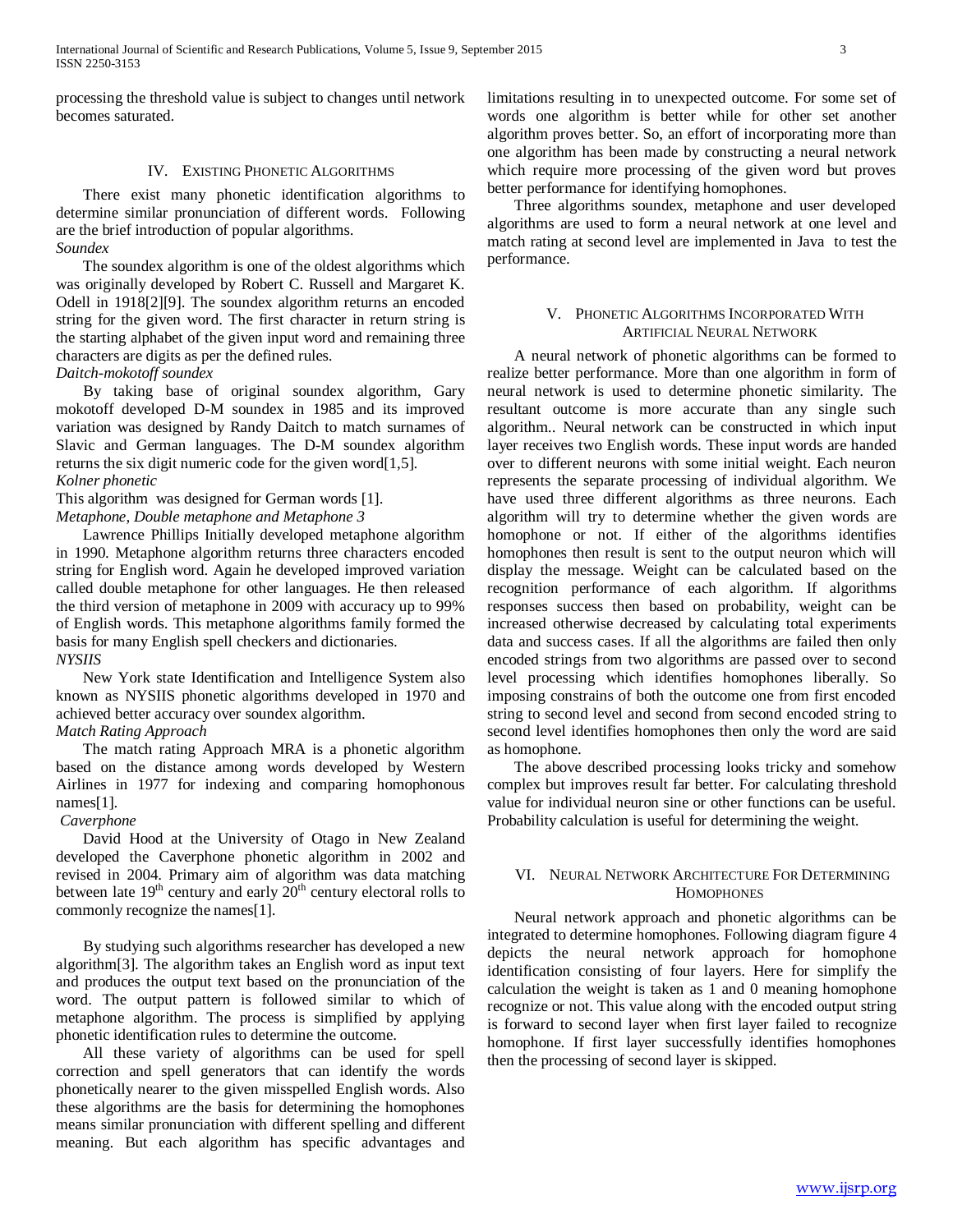

**Figure 4 : Neural network of phonetic algorithms**

 The neural network represented consists four layers. Input layer takes two input English words this word is passed to first hidden layer consisting of three neurons namely S representing soundex, M representing metaphone and V representing user's developed algorithm to determine phonetic similarity. Initially weights can be set equally or based on the experimented set of data. The outcome of these neurons are sent to output neuron represented by O which is responsible for displaying whether the given words are homophones or not based on cumulative effect of three algorithms. If all these three algorithms are failed then encoded strings from neurons M and V are sent to neuron R which represents the Match-rating algorithm. If this algorithm identifies homophones from both the neurons M and V then result is yes otherwise no displayed through output neuron.

 Homophone Identifier Neural Network Processing Mechanism

Input layer takes two English words as input.

 This words are passed to all the three neurons representing separate processing by different algorithms.

 The result from each algorithm passed over to the output layer. For simplicity 1 is taken for identifying homophone and 0 for failure.

 If either of the neuron identifies homophone, then the output neuron displays the success message of identifying homophone andprocess terminate.

 But if neither of the neuron identifies homophone then the encoded output strings from neuron M and neuronV are passed to the another neuron in hidden layer R.

 Now neuron R takes two sets of encoded strings from each neuron and performs processing by appling match rating algorithm to obtain further encoded string.

 If neuron R can identify as homophone for both sets of the encoded input strings then only it will pass acceptance noation to output neuron other wise failure signal.

 Output layer displays wether homophones arerecognize or not either taking input from three nurons or from R neuron .

 The output layer neuron O calcuates summation of all three input layers. If it reaches at thresold value which is taken here as 1 for simplicity, outputs as homophone words otherwise not. The output of hidden layer neurons may be 0, 1, 2 or 3 for constant weight. If homophone match found then it is 1 otherwise it is 0. If real weights are taken in calculation then based on the experimental data, for each algorithm separate weight is calculated and it should be multiplied with 1 or 0 depending on the matching and passed over to the output layer. Output layer may also take input in form of 1 or 0 from neuron R.

 Thus the proposed neural network consisting of massive processing of textual comparison and encoding strings but proves better performance compared to performing the same task using any individual algorithm used in neural network.

#### VII. TESTING APPROACH USING SAMPLE DATA

 Following table represents the test experiments performed on sample data set of homophones. Here the effort is to determine the performance of each individual algorithm with compared to one in which all are united through a neural network approach.

#### **Table 1**

| <b>English</b><br>$\overline{S}$<br>$\overline{V}$<br>Sr. No.<br>$\overline{M}$<br>$\overline{Resu}$<br>$\boldsymbol{R}$<br>lt<br><b>Input Word</b><br><b>WEEK</b><br>$\checkmark$<br>1.<br>$\mathbf{1}$<br>$\mathbf{1}$<br>$\mathbf{1}$<br><b>WEAK</b><br><b>PIECE</b><br>✓<br>2.<br>$\mathbf{1}$<br>$\mathbf{1}$<br>1<br><b>PEACE</b><br><b>BED</b><br>✓<br>3.<br>$\mathbf{1}$<br>$\mathbf{1}$<br>$\mathbf{1}$<br><b>BAD</b><br><b>WOULD</b><br>✓<br>$\overline{4}$ .<br>$\theta$<br>$\boldsymbol{0}$<br>$\mathbf{1}$<br><b>WOOD</b><br><b>SUN</b><br>✓<br>5.<br>1<br>$\mathbf{1}$<br>$\mathbf{1}$<br>SON<br><b>SHIP</b><br>✓<br>6.<br>1<br>1<br>1<br><b>SHEEP</b><br><b>LATER</b><br>$\checkmark$<br>7.<br>1<br>$\mathbf{1}$<br>$\mathbf{1}$<br><b>LETTER</b><br>LOW<br>$\checkmark$<br>8.<br>$\mathbf{1}$<br>$\mathbf{1}$<br>$\mathbf{1}$<br><b>LAW</b><br>CASE<br>$\checkmark$<br>9.<br>$\mathbf{0}$<br>$\mathbf{1}$<br>$\mathbf{1}$<br><b>CASH</b><br><b>OF</b><br>✓<br>10.<br>$\mathbf{1}$<br>$\mathbf{1}$<br>$\mathbf{1}$<br><b>OFF</b><br><b>LIVE</b><br>✓<br>11.<br>$\mathbf{1}$<br>$\mathbf{1}$<br>$\mathbf{1}$<br><b>LEAVE</b><br><b>SIGN</b><br>✓<br>12.<br>$\mathbf{1}$<br>$\boldsymbol{0}$<br>$\mathbf{1}$<br><b>SINE</b><br><b>SIN</b><br>✓<br>13.<br>$\mathbf{1}$<br>$\mathbf{1}$<br>$\mathbf{1}$<br><b>SEEN</b><br><b>BY</b><br>✓<br>14.<br>$\mathbf{0}$<br>$\mathbf{1}$<br>$\mathbf{1}$<br><b>BYE</b><br><b>REACH</b><br>✓<br>15.<br>$\mathbf{1}$<br>$\mathbf{1}$<br>$\mathbf{1}$<br><b>RICH</b><br><b>SORT</b><br>16.<br>$\mathbf{0}$<br>$\mathbf{1}$<br>$\mathbf{1}$<br><b>SHORT</b><br><b>CENTER</b><br>17.<br>$\mathbf{1}$<br>✓<br>1<br>1<br><b>CENTRE</b> |                 | Testing and Evaluation of neural network |  |  |  |  | with |  |  |  |
|-----------------------------------------------------------------------------------------------------------------------------------------------------------------------------------------------------------------------------------------------------------------------------------------------------------------------------------------------------------------------------------------------------------------------------------------------------------------------------------------------------------------------------------------------------------------------------------------------------------------------------------------------------------------------------------------------------------------------------------------------------------------------------------------------------------------------------------------------------------------------------------------------------------------------------------------------------------------------------------------------------------------------------------------------------------------------------------------------------------------------------------------------------------------------------------------------------------------------------------------------------------------------------------------------------------------------------------------------------------------------------------------------------------------------------------------------------------------------------------------------------------------------------------------------------------------------------------------------------------------------------------------------------------------------------------|-----------------|------------------------------------------|--|--|--|--|------|--|--|--|
|                                                                                                                                                                                                                                                                                                                                                                                                                                                                                                                                                                                                                                                                                                                                                                                                                                                                                                                                                                                                                                                                                                                                                                                                                                                                                                                                                                                                                                                                                                                                                                                                                                                                                   | sample data set |                                          |  |  |  |  |      |  |  |  |
|                                                                                                                                                                                                                                                                                                                                                                                                                                                                                                                                                                                                                                                                                                                                                                                                                                                                                                                                                                                                                                                                                                                                                                                                                                                                                                                                                                                                                                                                                                                                                                                                                                                                                   |                 |                                          |  |  |  |  |      |  |  |  |
|                                                                                                                                                                                                                                                                                                                                                                                                                                                                                                                                                                                                                                                                                                                                                                                                                                                                                                                                                                                                                                                                                                                                                                                                                                                                                                                                                                                                                                                                                                                                                                                                                                                                                   |                 |                                          |  |  |  |  |      |  |  |  |
|                                                                                                                                                                                                                                                                                                                                                                                                                                                                                                                                                                                                                                                                                                                                                                                                                                                                                                                                                                                                                                                                                                                                                                                                                                                                                                                                                                                                                                                                                                                                                                                                                                                                                   |                 |                                          |  |  |  |  |      |  |  |  |
|                                                                                                                                                                                                                                                                                                                                                                                                                                                                                                                                                                                                                                                                                                                                                                                                                                                                                                                                                                                                                                                                                                                                                                                                                                                                                                                                                                                                                                                                                                                                                                                                                                                                                   |                 |                                          |  |  |  |  |      |  |  |  |
|                                                                                                                                                                                                                                                                                                                                                                                                                                                                                                                                                                                                                                                                                                                                                                                                                                                                                                                                                                                                                                                                                                                                                                                                                                                                                                                                                                                                                                                                                                                                                                                                                                                                                   |                 |                                          |  |  |  |  |      |  |  |  |
|                                                                                                                                                                                                                                                                                                                                                                                                                                                                                                                                                                                                                                                                                                                                                                                                                                                                                                                                                                                                                                                                                                                                                                                                                                                                                                                                                                                                                                                                                                                                                                                                                                                                                   |                 |                                          |  |  |  |  |      |  |  |  |
|                                                                                                                                                                                                                                                                                                                                                                                                                                                                                                                                                                                                                                                                                                                                                                                                                                                                                                                                                                                                                                                                                                                                                                                                                                                                                                                                                                                                                                                                                                                                                                                                                                                                                   |                 |                                          |  |  |  |  |      |  |  |  |
|                                                                                                                                                                                                                                                                                                                                                                                                                                                                                                                                                                                                                                                                                                                                                                                                                                                                                                                                                                                                                                                                                                                                                                                                                                                                                                                                                                                                                                                                                                                                                                                                                                                                                   |                 |                                          |  |  |  |  |      |  |  |  |
|                                                                                                                                                                                                                                                                                                                                                                                                                                                                                                                                                                                                                                                                                                                                                                                                                                                                                                                                                                                                                                                                                                                                                                                                                                                                                                                                                                                                                                                                                                                                                                                                                                                                                   |                 |                                          |  |  |  |  |      |  |  |  |
|                                                                                                                                                                                                                                                                                                                                                                                                                                                                                                                                                                                                                                                                                                                                                                                                                                                                                                                                                                                                                                                                                                                                                                                                                                                                                                                                                                                                                                                                                                                                                                                                                                                                                   |                 |                                          |  |  |  |  |      |  |  |  |
|                                                                                                                                                                                                                                                                                                                                                                                                                                                                                                                                                                                                                                                                                                                                                                                                                                                                                                                                                                                                                                                                                                                                                                                                                                                                                                                                                                                                                                                                                                                                                                                                                                                                                   |                 |                                          |  |  |  |  |      |  |  |  |
|                                                                                                                                                                                                                                                                                                                                                                                                                                                                                                                                                                                                                                                                                                                                                                                                                                                                                                                                                                                                                                                                                                                                                                                                                                                                                                                                                                                                                                                                                                                                                                                                                                                                                   |                 |                                          |  |  |  |  |      |  |  |  |
|                                                                                                                                                                                                                                                                                                                                                                                                                                                                                                                                                                                                                                                                                                                                                                                                                                                                                                                                                                                                                                                                                                                                                                                                                                                                                                                                                                                                                                                                                                                                                                                                                                                                                   |                 |                                          |  |  |  |  |      |  |  |  |
|                                                                                                                                                                                                                                                                                                                                                                                                                                                                                                                                                                                                                                                                                                                                                                                                                                                                                                                                                                                                                                                                                                                                                                                                                                                                                                                                                                                                                                                                                                                                                                                                                                                                                   |                 |                                          |  |  |  |  |      |  |  |  |
|                                                                                                                                                                                                                                                                                                                                                                                                                                                                                                                                                                                                                                                                                                                                                                                                                                                                                                                                                                                                                                                                                                                                                                                                                                                                                                                                                                                                                                                                                                                                                                                                                                                                                   |                 |                                          |  |  |  |  |      |  |  |  |
|                                                                                                                                                                                                                                                                                                                                                                                                                                                                                                                                                                                                                                                                                                                                                                                                                                                                                                                                                                                                                                                                                                                                                                                                                                                                                                                                                                                                                                                                                                                                                                                                                                                                                   |                 |                                          |  |  |  |  |      |  |  |  |
|                                                                                                                                                                                                                                                                                                                                                                                                                                                                                                                                                                                                                                                                                                                                                                                                                                                                                                                                                                                                                                                                                                                                                                                                                                                                                                                                                                                                                                                                                                                                                                                                                                                                                   |                 |                                          |  |  |  |  |      |  |  |  |
|                                                                                                                                                                                                                                                                                                                                                                                                                                                                                                                                                                                                                                                                                                                                                                                                                                                                                                                                                                                                                                                                                                                                                                                                                                                                                                                                                                                                                                                                                                                                                                                                                                                                                   |                 |                                          |  |  |  |  |      |  |  |  |
|                                                                                                                                                                                                                                                                                                                                                                                                                                                                                                                                                                                                                                                                                                                                                                                                                                                                                                                                                                                                                                                                                                                                                                                                                                                                                                                                                                                                                                                                                                                                                                                                                                                                                   |                 |                                          |  |  |  |  |      |  |  |  |
|                                                                                                                                                                                                                                                                                                                                                                                                                                                                                                                                                                                                                                                                                                                                                                                                                                                                                                                                                                                                                                                                                                                                                                                                                                                                                                                                                                                                                                                                                                                                                                                                                                                                                   |                 |                                          |  |  |  |  |      |  |  |  |
|                                                                                                                                                                                                                                                                                                                                                                                                                                                                                                                                                                                                                                                                                                                                                                                                                                                                                                                                                                                                                                                                                                                                                                                                                                                                                                                                                                                                                                                                                                                                                                                                                                                                                   |                 |                                          |  |  |  |  |      |  |  |  |
|                                                                                                                                                                                                                                                                                                                                                                                                                                                                                                                                                                                                                                                                                                                                                                                                                                                                                                                                                                                                                                                                                                                                                                                                                                                                                                                                                                                                                                                                                                                                                                                                                                                                                   |                 |                                          |  |  |  |  |      |  |  |  |
|                                                                                                                                                                                                                                                                                                                                                                                                                                                                                                                                                                                                                                                                                                                                                                                                                                                                                                                                                                                                                                                                                                                                                                                                                                                                                                                                                                                                                                                                                                                                                                                                                                                                                   |                 |                                          |  |  |  |  |      |  |  |  |
|                                                                                                                                                                                                                                                                                                                                                                                                                                                                                                                                                                                                                                                                                                                                                                                                                                                                                                                                                                                                                                                                                                                                                                                                                                                                                                                                                                                                                                                                                                                                                                                                                                                                                   |                 |                                          |  |  |  |  |      |  |  |  |
|                                                                                                                                                                                                                                                                                                                                                                                                                                                                                                                                                                                                                                                                                                                                                                                                                                                                                                                                                                                                                                                                                                                                                                                                                                                                                                                                                                                                                                                                                                                                                                                                                                                                                   |                 |                                          |  |  |  |  |      |  |  |  |
|                                                                                                                                                                                                                                                                                                                                                                                                                                                                                                                                                                                                                                                                                                                                                                                                                                                                                                                                                                                                                                                                                                                                                                                                                                                                                                                                                                                                                                                                                                                                                                                                                                                                                   |                 |                                          |  |  |  |  |      |  |  |  |
|                                                                                                                                                                                                                                                                                                                                                                                                                                                                                                                                                                                                                                                                                                                                                                                                                                                                                                                                                                                                                                                                                                                                                                                                                                                                                                                                                                                                                                                                                                                                                                                                                                                                                   |                 |                                          |  |  |  |  |      |  |  |  |
|                                                                                                                                                                                                                                                                                                                                                                                                                                                                                                                                                                                                                                                                                                                                                                                                                                                                                                                                                                                                                                                                                                                                                                                                                                                                                                                                                                                                                                                                                                                                                                                                                                                                                   |                 |                                          |  |  |  |  |      |  |  |  |
|                                                                                                                                                                                                                                                                                                                                                                                                                                                                                                                                                                                                                                                                                                                                                                                                                                                                                                                                                                                                                                                                                                                                                                                                                                                                                                                                                                                                                                                                                                                                                                                                                                                                                   |                 |                                          |  |  |  |  |      |  |  |  |
|                                                                                                                                                                                                                                                                                                                                                                                                                                                                                                                                                                                                                                                                                                                                                                                                                                                                                                                                                                                                                                                                                                                                                                                                                                                                                                                                                                                                                                                                                                                                                                                                                                                                                   |                 |                                          |  |  |  |  |      |  |  |  |
|                                                                                                                                                                                                                                                                                                                                                                                                                                                                                                                                                                                                                                                                                                                                                                                                                                                                                                                                                                                                                                                                                                                                                                                                                                                                                                                                                                                                                                                                                                                                                                                                                                                                                   |                 |                                          |  |  |  |  |      |  |  |  |
|                                                                                                                                                                                                                                                                                                                                                                                                                                                                                                                                                                                                                                                                                                                                                                                                                                                                                                                                                                                                                                                                                                                                                                                                                                                                                                                                                                                                                                                                                                                                                                                                                                                                                   |                 |                                          |  |  |  |  |      |  |  |  |
|                                                                                                                                                                                                                                                                                                                                                                                                                                                                                                                                                                                                                                                                                                                                                                                                                                                                                                                                                                                                                                                                                                                                                                                                                                                                                                                                                                                                                                                                                                                                                                                                                                                                                   |                 |                                          |  |  |  |  |      |  |  |  |
|                                                                                                                                                                                                                                                                                                                                                                                                                                                                                                                                                                                                                                                                                                                                                                                                                                                                                                                                                                                                                                                                                                                                                                                                                                                                                                                                                                                                                                                                                                                                                                                                                                                                                   |                 |                                          |  |  |  |  |      |  |  |  |
|                                                                                                                                                                                                                                                                                                                                                                                                                                                                                                                                                                                                                                                                                                                                                                                                                                                                                                                                                                                                                                                                                                                                                                                                                                                                                                                                                                                                                                                                                                                                                                                                                                                                                   |                 |                                          |  |  |  |  |      |  |  |  |
|                                                                                                                                                                                                                                                                                                                                                                                                                                                                                                                                                                                                                                                                                                                                                                                                                                                                                                                                                                                                                                                                                                                                                                                                                                                                                                                                                                                                                                                                                                                                                                                                                                                                                   |                 |                                          |  |  |  |  |      |  |  |  |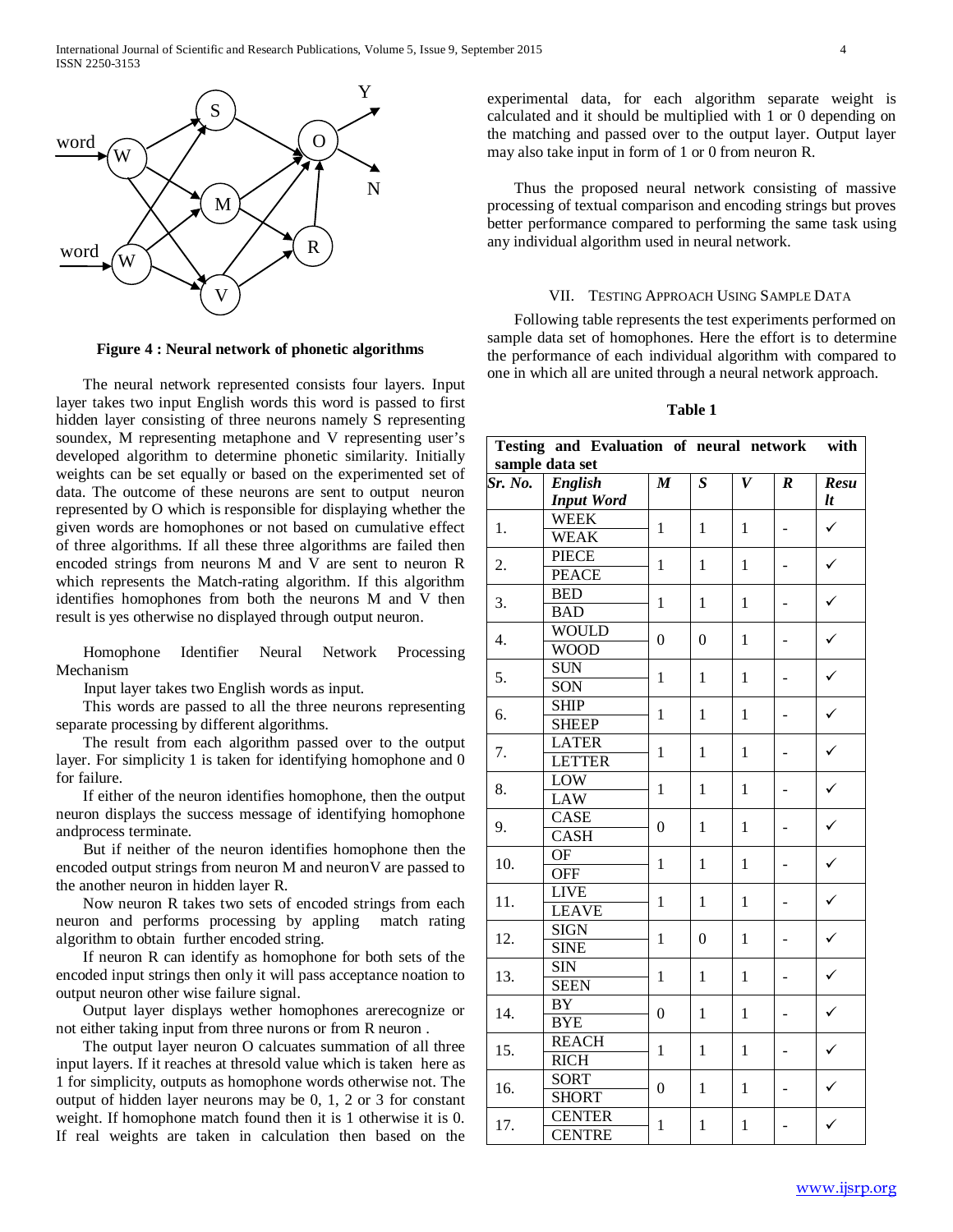$\overline{\phantom{0}}$ 

| 18. | <b>FULL</b><br><b>FOOL</b>      | $\mathbf{1}$     | $\mathbf{1}$     | $\mathbf{1}$                 |                                                      | $\checkmark$ |
|-----|---------------------------------|------------------|------------------|------------------------------|------------------------------------------------------|--------------|
|     | <b>THEN</b>                     |                  |                  |                              |                                                      |              |
| 19. | <b>THAN</b>                     | $\overline{0}$   | $\mathbf{1}$     | $\mathbf{1}$                 | -                                                    | $\checkmark$ |
| 20. | <b>FILL</b>                     | $\mathbf{1}$     | $\mathbf{1}$     | $\mathbf{1}$                 | -                                                    | $\checkmark$ |
|     | <b>FEEL</b>                     |                  |                  |                              |                                                      |              |
| 21. | <b>FOUR</b><br><b>FOR</b>       | $\mathbf{1}$     | $\mathbf{1}$     | $\mathbf{1}$                 | -                                                    | $\checkmark$ |
|     | <b>MAT</b>                      |                  |                  |                              |                                                      |              |
| 22. | MET                             | $\mathbf{1}$     | 1                | $\mathbf{1}$                 | -                                                    | $\checkmark$ |
| 23. | <b>MERRY</b>                    | $\mathbf{1}$     | 1                | $\mathbf{1}$                 | -                                                    | $\checkmark$ |
|     | <b>MARRY</b>                    |                  |                  |                              |                                                      |              |
| 24. | <b>WEATHER</b><br><b>WETHER</b> | $\boldsymbol{0}$ | $\mathbf{1}$     | $\mathbf{1}$                 | -                                                    | ✓            |
|     | <b>BALL</b>                     |                  |                  |                              |                                                      |              |
| 25. | <b>BAWL</b>                     | $\mathbf{1}$     | $\mathbf{1}$     | $\mathbf{1}$                 | -                                                    | $\checkmark$ |
| 26. | CELL                            | $\mathbf{1}$     | $\boldsymbol{0}$ | $\mathbf{1}$                 | -                                                    | ✓            |
|     | <b>SELL</b>                     |                  |                  |                              |                                                      |              |
| 27. | <b>CEIL</b><br><b>SEAL</b>      | $\boldsymbol{0}$ | $\boldsymbol{0}$ | $\mathbf{1}$                 | -                                                    | ✓            |
|     | <b>WAIT</b>                     |                  |                  |                              |                                                      |              |
| 28. | <b>WEIGHT</b>                   | $\mathbf{1}$     | $\boldsymbol{0}$ | $\mathbf{1}$                 | -                                                    | ✓            |
| 29. | <b>HIGHER</b>                   | $\boldsymbol{0}$ | $\boldsymbol{0}$ | $\boldsymbol{0}$             | 1                                                    | ✓            |
|     | <b>HIRE</b>                     |                  |                  |                              |                                                      |              |
| 30. | <b>KNIGHT</b>                   | $\mathbf{1}$     | $\boldsymbol{0}$ | $\mathbf{1}$                 | -                                                    | $\checkmark$ |
|     | <b>NIGHT</b><br><b>DEAR</b>     |                  |                  | $\mathbf{1}$                 | -                                                    | $\checkmark$ |
| 31. | <b>DEER</b>                     | $\mathbf{1}$     | $\mathbf{1}$     |                              |                                                      |              |
| 32. | <b>ROOT</b>                     | $\mathbf{1}$     | $\mathbf{1}$     | $\mathbf{1}$                 | -                                                    | ✓<br>✓       |
|     | <b>ROUTE</b>                    |                  |                  |                              |                                                      |              |
| 33. | <b>DESCENT</b>                  | 1                | $\mathbf{1}$     | $\mathbf{1}$                 | -                                                    |              |
|     | <b>DISSENT</b><br><b>KNOW</b>   |                  | $\boldsymbol{0}$ | $\boldsymbol{0}$             | -                                                    |              |
| 34. | NO.                             | $\mathbf{1}$     |                  |                              |                                                      | ✓            |
|     | <b>POLE</b>                     | $\mathbf{1}$     | $\mathbf{1}$     | $\mathbf{1}$                 |                                                      | ✓            |
| 35. | <b>POLL</b>                     |                  |                  |                              | -                                                    |              |
| 36. | <b>TIDE</b>                     | $\mathbf{1}$     | $\mathbf{1}$     | $\mathbf{1}$                 |                                                      | $\checkmark$ |
|     | <b>TIED</b><br>DIE              |                  |                  |                              |                                                      |              |
| 37. | <b>DYE</b>                      | $\overline{0}$   | $\mathbf{1}$     | $\mathbf{1}$                 |                                                      | ✓            |
| 38. | MAIL                            | 1                | 1                | 1                            | -                                                    | ✓            |
|     | <b>MALE</b>                     |                  |                  |                              |                                                      |              |
| 39. | SOME                            | 1                | 1                | $\mathbf{1}$<br>$\mathbf{1}$ | $\overline{\phantom{0}}$<br>$\overline{\phantom{0}}$ | ✓            |
|     | SUM<br><b>BITE</b>              |                  |                  |                              |                                                      |              |
| 40. | <b>BYTE</b>                     | 1                | $\mathbf{1}$     |                              |                                                      | ✓            |
| 41. | <b>ROSE</b>                     |                  |                  | $\mathbf{1}$                 | $\overline{\phantom{0}}$                             | ✓            |
|     | <b>RAWS</b>                     | 1                | $\mathbf{1}$     |                              |                                                      |              |
| 42. | <b>ROTE</b>                     | 1                | $\overline{0}$   | $\mathbf{1}$                 | -                                                    |              |
|     | WROTE                           |                  |                  |                              |                                                      |              |
| 43. | <b>BRAKE</b><br><b>BREAK</b>    | 1                | 1                | $\mathbf{1}$                 | -                                                    |              |
|     | <b>VICE</b>                     |                  | 1                | $\mathbf{1}$                 | -                                                    | ✓            |
| 44. | <b>VISE</b>                     | 1                |                  |                              |                                                      |              |
| 45. | I                               | 0                | $\boldsymbol{0}$ | $\boldsymbol{0}$             | -                                                    | ×            |
|     | EYE                             |                  |                  |                              |                                                      |              |

| 46. | <b>FAIR</b><br><b>FARE</b>      | $\mathbf{1}$     | 1                | $\mathbf{1}$     | ÷,                       |                           |
|-----|---------------------------------|------------------|------------------|------------------|--------------------------|---------------------------|
| 47. | <b>CUE</b><br><b>QUEUE</b>      | $\mathbf{1}$     | $\overline{0}$   | $\mathbf{1}$     | ÷,                       |                           |
| 48. | <b>HOUR</b><br><b>OUR</b>       | $\overline{0}$   | $\overline{0}$   | $\boldsymbol{0}$ | 1                        |                           |
| 49. | <b>CATTELE</b><br><b>KETTLE</b> | $\mathbf{1}$     | $\boldsymbol{0}$ | $\mathbf{1}$     | $\overline{a}$           |                           |
| 50. | <b>CANVAS</b><br><b>CANVASS</b> | $\mathbf{1}$     | 1                | 1                |                          |                           |
| 51. | <b>LESSON</b><br><b>LESSEN</b>  | $\mathbf{1}$     | 1                | 1                |                          |                           |
| 52. | <b>MEET</b><br><b>MEAT</b>      | $\mathbf{1}$     | 1                | 1                |                          |                           |
| 53. | <b>HAIR</b><br><b>HARE</b>      | $\mathbf{1}$     | 1                | 1                |                          |                           |
| 54. | <b>GATE</b>                     | $\mathbf{1}$     | 1                | 1                |                          | $\checkmark$              |
| 55. | <b>GAIT</b><br><b>HEAL</b>      | $\mathbf{1}$     | 1                | 1                | $\overline{a}$           | ✓                         |
| 56. | <b>HEEL</b><br><b>ACCEPT</b>    | $\boldsymbol{0}$ | $\boldsymbol{0}$ | $\boldsymbol{0}$ | 1                        | ✓                         |
| 57. | <b>EXCEPT</b><br>CAST           | $\mathbf{1}$     | 1                | $\mathbf{1}$     | ÷,                       | ✓                         |
| 58. | <b>CASTE</b><br><b>CHORD</b>    | $\boldsymbol{0}$ | 1                | 1                | $\overline{a}$           | $\checkmark$              |
| 59. | <b>CORD</b><br><b>CHEQUE</b>    | $\mathbf{1}$     | 1                | 1                |                          | ✓                         |
| 60. | <b>CHECK</b><br>CASH            | $\boldsymbol{0}$ | 1                | 1                |                          | ✓                         |
| 61. | CASE<br><b>BIRTH</b>            | $\mathbf{1}$     | 1                | 1                |                          | ✓                         |
| 62. | <b>BERTH</b><br><b>THERE</b>    | $\mathbf{1}$     | 1                | 1                |                          | ✓                         |
| 63. | <b>THEIR</b><br><b>CLOCK</b>    | 1                | 1                | $\mathbf{1}$     |                          | ✓                         |
|     | <b>CLOAK</b><br><b>SHE</b>      |                  |                  |                  |                          | ✓                         |
| 64. | <b>SEE</b><br><b>SEE</b>        | $\boldsymbol{0}$ | $\mathbf{1}$     | $\mathbf{1}$     |                          |                           |
| 65. | <b>SEA</b><br>TWO               | $\boldsymbol{0}$ | 1                | $\mathbf{1}$     | $\blacksquare$           | ✓                         |
| 66. | TO<br><b>TOO</b>                | $\boldsymbol{0}$ | 1                | $\boldsymbol{0}$ | $\frac{1}{2}$            | ✓                         |
| 67. | TO<br><b>MADE</b>               | $\mathbf{1}$     | 1                | $\mathbf{1}$     | $\frac{1}{2}$            | ✓                         |
| 68. | <b>MAID</b>                     | $\mathbf{1}$     | $\mathbf{1}$     | $\mathbf{1}$     | $\frac{1}{2}$            | ✓                         |
| 69. | <b>ALOUD</b><br><b>ALLOWED</b>  | $\boldsymbol{0}$ | 1                | $\boldsymbol{0}$ | $\frac{1}{2}$            | ✓                         |
| 70. | <b>PLANE</b><br><b>PLAIN</b>    | $\mathbf{1}$     | $\mathbf{1}$     | $\mathbf{1}$     | $\overline{\phantom{0}}$ | ✓                         |
| 71. | <b>WHICH</b><br><b>WITCH</b>    | $\boldsymbol{0}$ | $\boldsymbol{0}$ | $\boldsymbol{0}$ | $\boldsymbol{0}$         | $\boldsymbol{\mathsf{x}}$ |
| 72. | <b>TAIL</b><br><b>TALE</b>      | $\mathbf{1}$     | $\mathbf{1}$     | $\mathbf{1}$     | $\blacksquare$           | ✓                         |
| 73. | <b>SAIL</b><br><b>SALE</b>      | $\mathbf{1}$     | $\mathbf{1}$     | $\mathbf{1}$     | $\overline{\phantom{0}}$ | ✓                         |
|     |                                 |                  |                  |                  |                          |                           |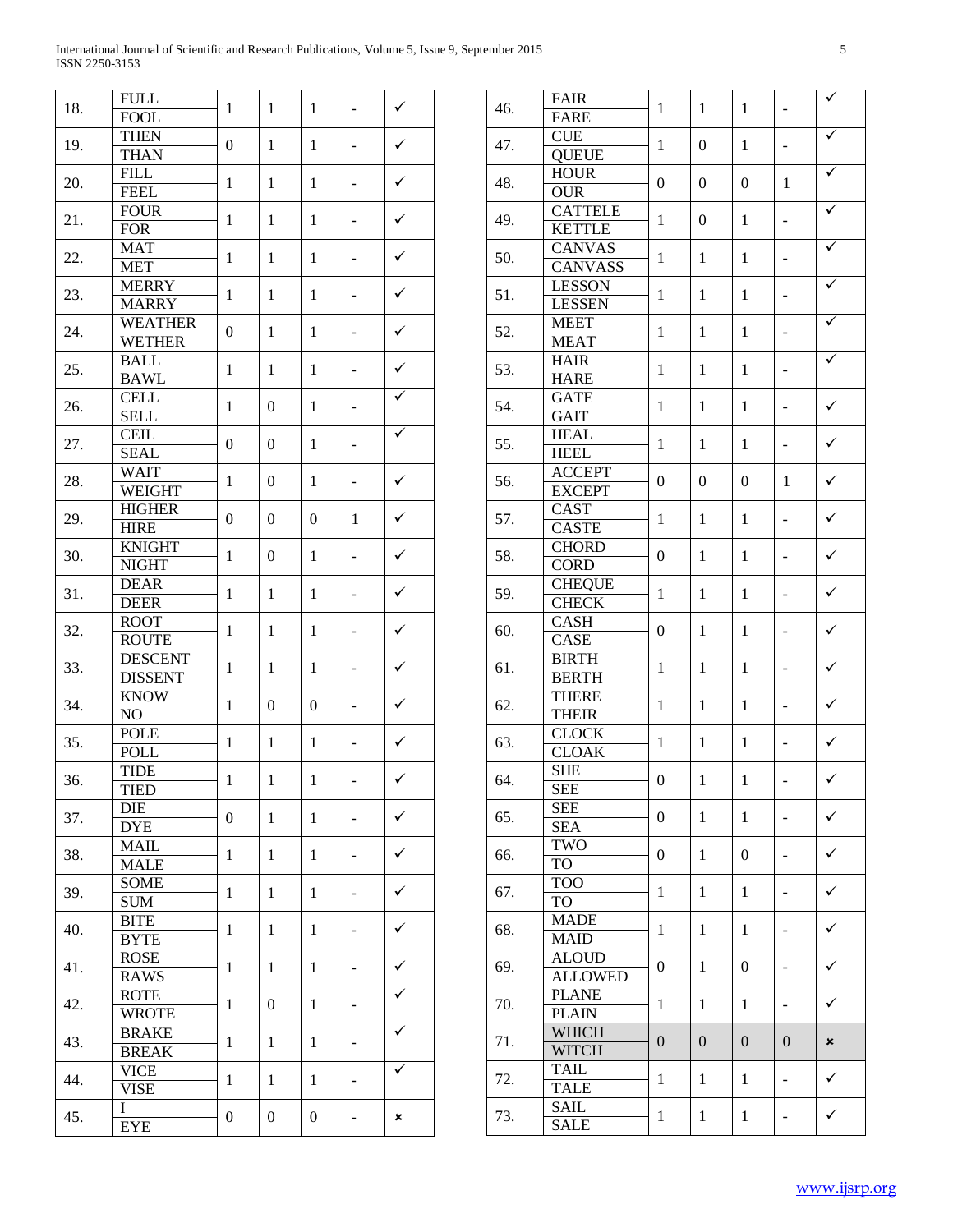| 74.  | <b>BLUE</b>               |                  | 1<br>1           | $\boldsymbol{0}$ | $\overline{\phantom{0}}$ | $\checkmark$ |
|------|---------------------------|------------------|------------------|------------------|--------------------------|--------------|
|      | <b>BLEW</b>               |                  |                  |                  |                          |              |
| 75.  | <b>SENT</b>               |                  |                  |                  |                          | ✓            |
|      | <b>CENT</b>               | $\mathbf{1}$     | $\boldsymbol{0}$ | $\mathbf{1}$     | $\overline{\phantom{0}}$ |              |
| 76.  | <b>FAZE</b>               |                  |                  |                  |                          | ✓            |
|      | <b>PHASE</b>              | $\mathbf{1}$     | $\boldsymbol{0}$ | $\boldsymbol{0}$ | $\overline{\phantom{0}}$ |              |
| 77.  | <b>FEAT</b>               |                  |                  |                  |                          |              |
|      | <b>FEET</b>               | $\mathbf{1}$     | $\mathbf{1}$     | $\mathbf{1}$     | $\overline{\phantom{0}}$ | ✓            |
|      | <b>HEAL</b>               |                  |                  |                  |                          |              |
| 78.  | <b>HEEL</b>               | $\mathbf{1}$     | $\mathbf{1}$     | $\mathbf{1}$     | $\overline{\phantom{0}}$ | ✓            |
|      | H1                        |                  |                  |                  |                          |              |
| 79.  | <b>HIGH</b>               | $\mathbf{1}$     | $\boldsymbol{0}$ | $\boldsymbol{0}$ | $\overline{\phantom{0}}$ | ✓            |
|      | <b>HOLE</b>               |                  |                  |                  |                          |              |
| 80.  | <b>WHOLE</b>              | $\mathbf{1}$     | $\boldsymbol{0}$ | $\boldsymbol{0}$ | $\overline{\phantom{0}}$ | ✓            |
|      | <b>KNOT</b>               |                  |                  |                  |                          |              |
| 81.  |                           | $\mathbf{1}$     | $\boldsymbol{0}$ | $\mathbf{1}$     | $\overline{\phantom{0}}$ | ✓            |
|      | <b>NOT</b><br><b>PEEK</b> |                  |                  |                  |                          |              |
| 82.  |                           | $\mathbf{1}$     | $\mathbf{1}$     | $\mathbf{1}$     | $\overline{\phantom{0}}$ | ✓            |
|      | <b>PEAK</b>               |                  |                  |                  |                          |              |
| 83.  | <b>ROLE</b>               | $\mathbf{1}$     | $\mathbf{1}$     | $\mathbf{1}$     | $\overline{\phantom{0}}$ | ✓            |
|      | <b>ROLL</b>               |                  |                  |                  |                          |              |
| 84.  | <b>RING</b>               | $\mathbf{1}$     | $\boldsymbol{0}$ | $\mathbf{1}$     | $\overline{\phantom{0}}$ |              |
|      | <b>WRING</b>              |                  |                  |                  |                          |              |
| 85.  | <b>SCENE</b>              | $\mathbf{1}$     | $\mathbf{1}$     | $\mathbf{1}$     | $\overline{\phantom{0}}$ | ✓            |
|      | <b>SEEN</b>               |                  |                  |                  |                          |              |
| 86.  | <b>SOME</b>               | $\mathbf{1}$     | $\mathbf{1}$     | $\mathbf{1}$     | $\overline{\phantom{0}}$ | ✓            |
|      | <b>SUM</b>                |                  |                  |                  |                          |              |
| 87.  | <b>STEAL</b>              | $\boldsymbol{0}$ | $\mathbf{1}$     | $\mathbf{1}$     | $\overline{\phantom{0}}$ | ✓            |
|      | <b>STEEL</b>              |                  |                  |                  |                          |              |
| 88.  | <b>VARY</b>               | $\mathbf{1}$     | $\mathbf{1}$     | $\mathbf{1}$     | $\overline{\phantom{0}}$ | ✓            |
|      | <b>VERY</b>               |                  |                  |                  |                          |              |
| 89.  | <b>WEE</b>                | $\mathbf{1}$     | $\mathbf{1}$     | $\mathbf{1}$     |                          | ✓            |
|      | WE                        |                  |                  |                  | -                        |              |
| 90.  | <b>ASSENT</b>             | $\mathbf{1}$     | $\mathbf{1}$     |                  |                          | ✓            |
|      | <b>ASCENT</b>             |                  |                  | 1                | -                        |              |
|      | <b>BEACH</b>              |                  |                  |                  |                          | $\checkmark$ |
| 91.  | <b>BEECH</b>              | $\mathbf{1}$     | 1                | 1                | -                        |              |
|      | <b>BOARDER</b>            |                  | $\mathbf{1}$     |                  |                          | $\checkmark$ |
| 92.  | <b>BORDER</b>             | $\mathbf{1}$     |                  | $\mathbf{1}$     |                          |              |
|      | <b>BEE</b>                |                  | 1                |                  |                          |              |
| 93.  | BE                        | 1                |                  | 1                |                          | ✓            |
|      | <b>CARRIER</b>            |                  |                  |                  |                          |              |
| 94.  | <b>CAREER</b>             | 1                | 1                | 1                |                          | ✓            |
|      | <b>DUAL</b>               |                  |                  |                  |                          |              |
| 95.  | <b>DUEL</b>               | 1                | 1                | 1                | -                        | ✓            |
|      | <b>DISCRETE</b>           |                  |                  |                  |                          |              |
| 96.  | <b>DESCREET</b>           | 1                | 1                | 1                | -                        | ✓            |
| 97.  | <b>GREAT</b>              |                  |                  | 1                |                          |              |
|      | <b>GRATE</b>              | 1                | 1                |                  | -                        | ✓            |
|      | <b>HEAR</b>               |                  |                  |                  |                          |              |
| 98.  | <b>HERE</b>               | 1                | 1                | 1                | -                        | ✓            |
|      | <b>LESSEN</b>             |                  |                  |                  |                          |              |
| 99.  | <b>LESSON</b>             | 1                | 1                | 1                | -                        | ✓            |
|      |                           |                  |                  |                  |                          |              |
| 100. | <b>PORE</b>               | 1                | 1                | 1                | -                        | ✓            |
|      | <b>POUR</b>               |                  |                  |                  |                          |              |
| 101. | <b>RAISE</b>              | 1                | $\mathbf{1}$     | 1                |                          | ✓            |
|      | <b>RAYS</b>               |                  |                  |                  |                          |              |

| 102. | <b>SHEAR</b> |  |  |  |  |
|------|--------------|--|--|--|--|
|      | <b>SHEER</b> |  |  |  |  |
| 103. | <b>TIED</b>  |  |  |  |  |
|      | <b>TIDE</b>  |  |  |  |  |
| 104. | <b>WASTE</b> |  |  |  |  |
|      | <b>WAIST</b> |  |  |  |  |
| 105. | <b>WRING</b> |  |  |  |  |
|      | <b>RING</b>  |  |  |  |  |

Table – 1 (Sample Data Test)

 Performance Analysis And Comparison Of Sample Test Data Result

| 'able |  |
|-------|--|
|-------|--|

| Analysis and success percentage of each algorithm |               |       |       |       |      |                |  |  |
|---------------------------------------------------|---------------|-------|-------|-------|------|----------------|--|--|
| <b>Sr. No.</b>                                    | <b>Result</b> | M     |       |       | R    | <b>Success</b> |  |  |
|                                                   | <b>Total</b>  | 85    | 83    | 93    |      | 103            |  |  |
|                                                   | Percentage    | 80.95 | 79.04 | 88.57 | 2.86 | 98.09          |  |  |

Table  $-2$  (Analysis of result)

 From the table 1 sample data experiment, Table 2 is derived. Table 2 represents the performance of each algorithm and cumulative performance of neural network as a whole. First column is serial number. Second column is total number of success from 105 experimental data and percentage of success. Third, fourth, fifth, and sixth column headed with M, S, V and R represent the individual algorithm success with percentage applied here on 105 homophones. Last column is the total success and percentage entirely of approach. The match rating algorithm represented by R, applied here invoked only when all the preceding algorithms are failed. Further the input to neuron R is the encoded pair of input words from both M and V. If it success in both, then only the result is treated as successful otherwise fails. By incorporating more than algorithms the result is achieved here 98% which is greater than any individual implementation.

#### VIII. CONCLUSION

From the testing result of Table  $-1$ , the model gives acceptable performance to identify homophone compared to any individual algorithm. The approach can be further experimented on other data to see the effect. The neural network described here processes massive text data using multiple algorithms. The performance obtained here can be further improved by incorporating other phonetic algorithms based the application. The performance is obtained here due to the increased cost of processing. Further optimization on this text processing can be applied to achieve the desired performance in terms of processing and computer power[13]. The goal of neural network model represented here is to incorporate neural network with phonetic identification algorithms. To performance to identify homophone and processing are inverse proposals. But due to availability of powerful computer second issue can be resolved. The weights used here in calculation are just binary but actual real valued weight can be calculated by applying nonlinear